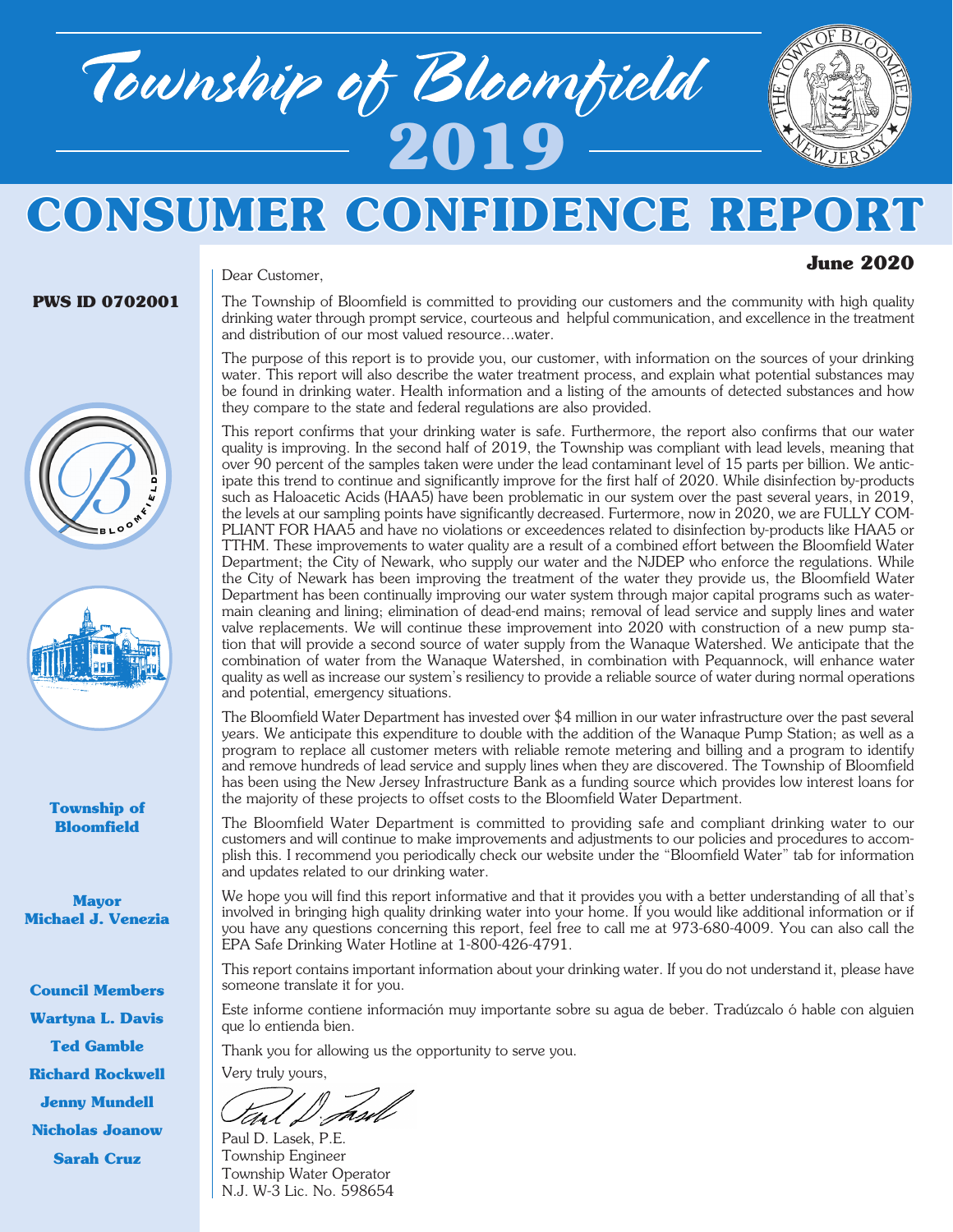#### **Sources of Drinking Water:**

Both tap water and bottled water may come from groundwater (springs, wells) or surface water (rivers, lakes, ponds, streams, reservoirs). As the water travels over the surface of the land or through the ground, it dissolves naturally-occurring minerals and in some cases, radioactive material, and can pick up substances resulting from the presence of animals or from human activity.

The Township of Bloomfield purchases bulk drinking water from the North Jersey District Water Supply Commission, Wanaque North and South Reservoirs. However, at this time, we cannot physically obtain this water from these reservoirs. We therefore trade or "wheel" this water from the City of Newark Pequannock Watershed system. Therefore, all of our drinking water originates from the Pequannock watershed. The City of Newark's water supply is entirely from surface water sources in the Pequannock and Wanaque watersheds which cover approximately 150 square miles of forest lands in Morris, Sussex and Passaic Counties. The Pequannock watershed supplies five reservoirs (Charlottesburg, Echo Lake, Canistear, Clinton and Oak Ridge Reservoirs) which have a combined capacity of 14.4 billion gallons. The Wanaque watershed supplies the following two reservoirs: the 29.6 billion gallon Wanaque Reservoir and the 7 billion gallon Monksville Reservoir. The Wanaque Reservoir is operated by the North Jersey District Water Supply Commission (NJDWSC) which has pump stations designed to pump 250 million gallons per day from the Pompton River and 150 million gallons per day from the Ramapo River into the reservoir when needed.

"The New Jersey Department of Environmental Protection (NJDEP) has completed Source Water Assessment

Reports and Summaries for all public water systems. Further information on the Source Water Assessment Program can be obtained by logging onto NJDEP's source water web site at www.state.nj.us/dep/swap or by contacting NJDEP's Bureau of Safe Drinking Water at (609) 292-5550.

#### **Ongoing Water System Improvements:**

The Township of Bloomfield is committed to providing water that meets or exceeds all federal and state requirements for drinking water. In general, our water system is in good condition.

––––––––––––––––––––––––––––––––––––––

However, as with many water systems within the region, the advanced age of pipes and valves represent a challenge in delivering safe and reliable drinking water to our customers. In order to ensure that the Township's water system continues to operate efficiently to provide safe, adequate, and reliable service, we are continuing to improve our system.

Improvements to the Township's water system include cleaning and cement mortar lining of older water mains and the installation of new valves and hydrants to improve water quality, hydraulic capacity and operation of the distribution system.

––––––––––––––––––––––––––––––––––––––

#### **Other Improvements Include: Lead Service Line Replacement:**

At the time of this printing, the Bloomfield Water Department has uncovered approximately 125 lead service or supply connections. We have replaced 114 of these connections with copper piping. This work was done through a combination of in-house replacements by the Township's Department of Public Works and contracts

with private utility contactors. To date, this work has contributed to a significant reduction in lead content within our water based upon the current lead sampling period. In 2020 the Township will engage a private contractor to uncover approximately 500 locations where lead service connections are suspected. If the connections are confirmed to be lead, they will be replaced with copper piping. We anticipate continued replacement of lead service lines into the future until all such connections are eliminated from the Township's water supply system.

#### **Customer Water meter replace-**

––––––––––––––––––––––––––––––––––––––

**ments:** The Township has awarded a \$4.4 million contract to replace all customer water meters throughout the township. This project will provide the Bloomfield Water Department with real-time information on use of water by customers and even notify them of excess water usage due to an unknown plumbing leak within their residence. In addition to saving and conserving water, this will prevent a resident from receiving a large water bill due to an undetected leak that may have occurred over a billing period. This program will also allow the Bloomfield Water Department to determine, during installation of the new meter, if a residence has a lead service line and therefore advise them as to what remediation actions should be taken to eliminate the lead. To date, prior to a temporary suspension of this program due to the COVID-19 Pandemic, 3,325 of the Township's 11,704 meters have been replaced. We anticipate the project to resume within the next 30 to 60 days pending the status or the pandemic.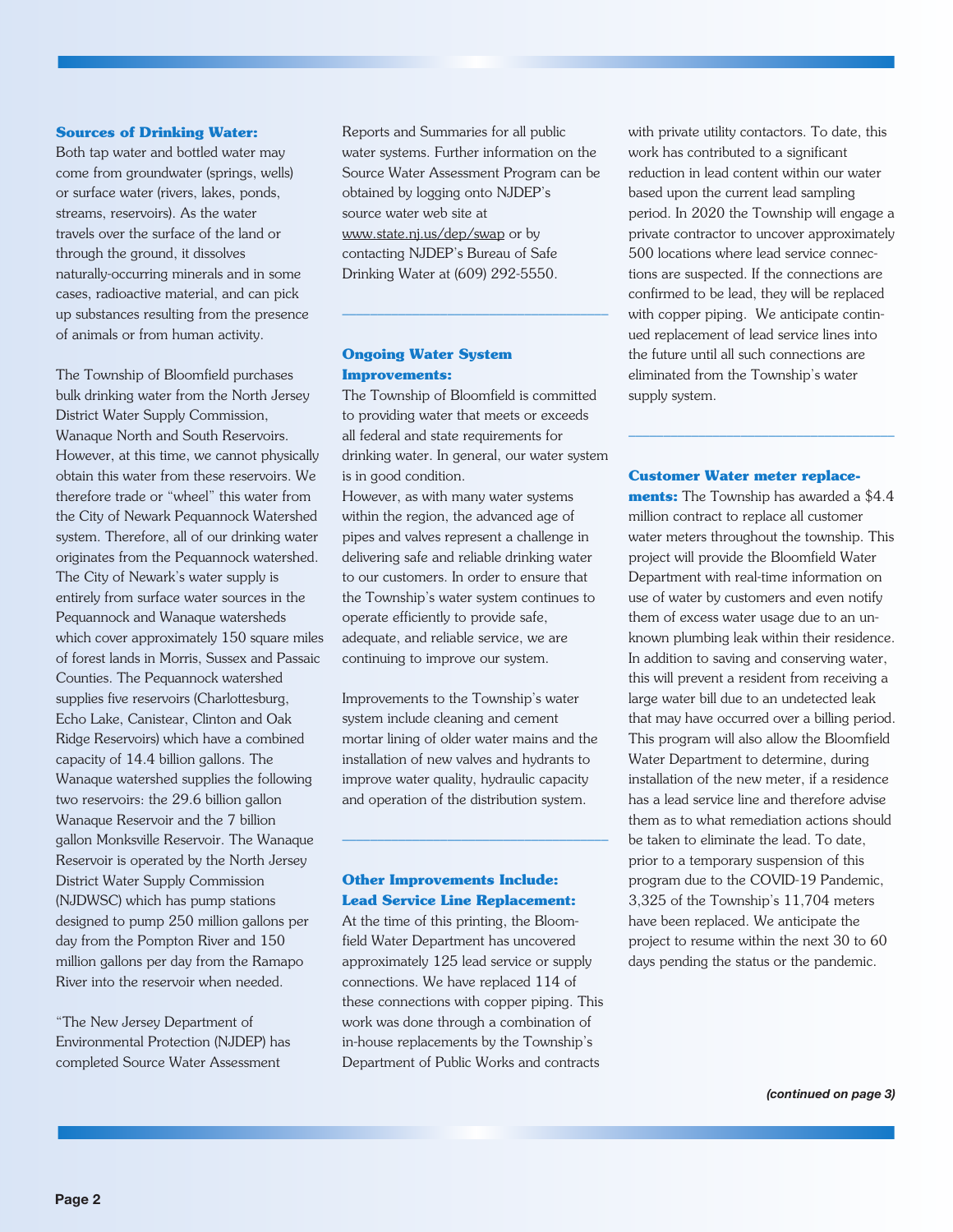#### *(continued from page 2)*

### **• Cleaning and Lining of Large Distribution Mains:**

The Township has thousands of feet of large distribution mains. These are mains with diameters of twelve inches and sixteen inches. All of these mains were constructed in the early and mid-twentieth century and have not been improved or maintained since their original installation. Cleaning and lining will remove sediment, rust and corrosion within these mains and apply a thin cement coating throughout the pipe. This dramatically improves the flow and the quality of the water moving through the pipes and ultimately into your taps. The first and second phases of this work have been completed with a third phase to start in 2020 or 2021.

#### **• Dead-End Elimination Program:**

––––––––––––––––––––––––––––––––––––––

Dead-ends within a water system are, by nature, problematic. Water tends to stagnate or circulate very slowly at dead-ends thereby increasing the age of the water which can lead to the build-up of chlorine by-products. The Bloomfield Water Department has completed two phases of dead-end elimination and anticipates further eliminations in 2020.

### **• New North Jersey District Water Supply Commission (NJDWSC) Interconnection:**

––––––––––––––––––––––––––––––––––––––

For many years the township has been a member of the NJDWSC. We therefore purchase our water supply, in bulk from the NJDWSC. Although a member, we have not been able to acquire this water directly from the Wanaque watershed due to a lack of a physical connection to the system. We therefore have been acquiring our water using the Newark water system and paying

a "wheeling' fee for this service. The township is currently in the process of designing and constructing a pump station that will allow us to acquire water directly from NJDWSC through their supply line at the northerly end of town. This will ultimately lead to reduced wheeling rates, more resiliency and better circulation in our system to enhance water quality. Construction documents have been completed and are currently being reviewed by the New Jersey Department of Environmental Protection for approval to construct.

The engineering department will also work toward improving the distribution of information about our system to our customers by enhancing our profile on the township website.

Concerning decisions that may affect the quality of water in the Township of Bloomfield, an opportunity for public participation is provided during regularly scheduled council meetings.

Meetings are held in the Council Room on the second floor of the Municipal Building beginning at 7 pm on the following dates: **Mondays**: July 13 and 27, August 10 and 24, September 14 and 28, October 5 and 19, November 9 and 23, and December 7 and 14.

Also, the City of Newark suggests that you contact them directly at 973-256-4965 for information concerning the next opportunity for public participation about drinking water provided by the City of Newark or find out more about the City of Newark on the Internet at www.ci.newark.nj.us.

#### **Compliance with Drinking Water Standards:**

––––––––––––––––––––––––––––––––––––––

In order to ensure the safety of drinking

water, the EPA and the state's Department of Environmental Protection (DEP) prescribe regulations which limit the amount of certain contaminants in water provided by public water systems and require water suppliers to monitor and treat for potentially harmful contaminants. Bottled water is similarly regulated by the Food and Drug Administration and must provide the same protection for public health as tap water. Our water, which is treated according to the EPA's and NJDEP's regulations, meets and most often surpasses the quality standards set by those agencies.

#### **Potential Contaminants:**

The types of contaminants that may be found in the raw water before it is treated to produce drinking water include:

––––––––––––––––––––––––––––––––––––––

––––––––––––––––––––––––––––––––––––––

**\*Microbial Contaminants** such as viruses and bacteria, which may come from sewage treatment plants, septic systems, agricultural livestock operations and wildlife.

**\*Inorganic Contaminants** such as salts and metals, which can be naturallyoccurring or result from urban storm water runoff, industrial or domestic waste water discharges, oil and gas production, mining or farming.

––––––––––––––––––––––––––––––––––––––

**\*Pesticides** are chemicals used to destroy insects and rodents. Herbicides are chemicals used to kill weeds. Both contaminants

––––––––––––––––––––––––––––––––––––––

*(continued on page 6)*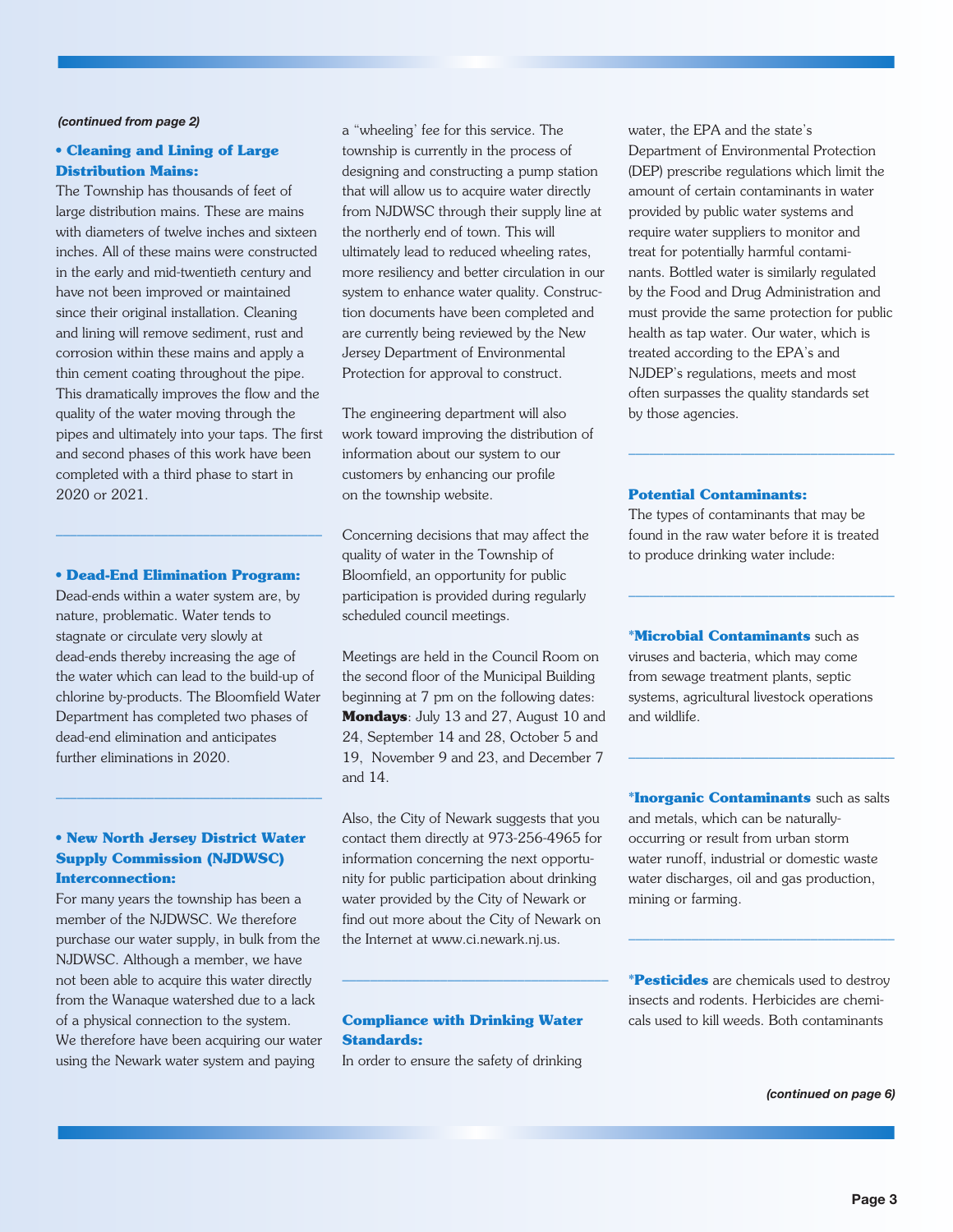# **WATER QUALITY DATA**

# Concentrations of Detected Contaminants Report

# Township of Bloomfield 2019

Some people may be more vulnerable to contaminants in drinking water than the general population. Immuno-compromised persons such as persons with cancer undergoing chemotherapy, persons who have undergone organ transplants, people with HIV/AIDS or other immune system disorders, some elderly, and infants can be particularly at risk from infections. These people should seek advise about drinking water from their health care providers. EPA/CDC guidelines on appropriate means to lessen the risk of infection by Cryptosporidium and other microbial contaminants are available from the Safe Drinking Water Hotline (1-800-426-4791).

| <b>PWS ID #0714001</b>                                                                                                                                                                                                                                                                               | City of Newark (Pequannock) |       |                |                | 2019 Water Quality Report |                |                                            |                                                              |                                                                 |                                                                 |  |  |  |  |  |  |
|------------------------------------------------------------------------------------------------------------------------------------------------------------------------------------------------------------------------------------------------------------------------------------------------------|-----------------------------|-------|----------------|----------------|---------------------------|----------------|--------------------------------------------|--------------------------------------------------------------|-----------------------------------------------------------------|-----------------------------------------------------------------|--|--|--|--|--|--|
| The table below lists all the drinking water analytes that we detected during the calendar year 2019. The presence of these analytes in the water                                                                                                                                                    |                             |       |                |                |                           |                |                                            |                                                              |                                                                 |                                                                 |  |  |  |  |  |  |
| does not necessarily indicate that the water poses a health risk. Unless otherwise noted, the data presented in this table is from January 1 through<br>December 31, 2019. The state requires us to monitor the water for certain contaminants less than once per year because the concentrations of |                             |       |                |                |                           |                |                                            |                                                              |                                                                 |                                                                 |  |  |  |  |  |  |
| these contaminants are not expected to vary significantly from year to year.                                                                                                                                                                                                                         |                             |       |                |                |                           |                |                                            |                                                              |                                                                 |                                                                 |  |  |  |  |  |  |
| Inorganic                                                                                                                                                                                                                                                                                            | <b>City of Nwk Result</b>   |       | Min            | Max            | Federal/State             | <b>MCL</b>     | <b>MCLG</b>                                |                                                              | <b>Typical Source of Contaminant</b>                            |                                                                 |  |  |  |  |  |  |
| Arsenic (ppb)                                                                                                                                                                                                                                                                                        | < 0.5                       |       |                |                | 10.0/5.0                  | Yes            |                                            | Erosion of natural deposits;                                 |                                                                 |                                                                 |  |  |  |  |  |  |
|                                                                                                                                                                                                                                                                                                      |                             |       |                |                |                           |                |                                            |                                                              | Runoff from orchards; Runoff                                    |                                                                 |  |  |  |  |  |  |
|                                                                                                                                                                                                                                                                                                      |                             |       |                |                |                           |                |                                            | from glass and electronics                                   |                                                                 |                                                                 |  |  |  |  |  |  |
|                                                                                                                                                                                                                                                                                                      |                             |       |                |                |                           |                |                                            | production wastes                                            |                                                                 |                                                                 |  |  |  |  |  |  |
| Barium (ppm)                                                                                                                                                                                                                                                                                         | < 0.1                       |       |                |                | 2.0/2.0                   | Yes            | $\mathbf{2}$                               |                                                              | Erosion of natural deposits                                     |                                                                 |  |  |  |  |  |  |
|                                                                                                                                                                                                                                                                                                      |                             |       |                |                |                           |                |                                            |                                                              |                                                                 |                                                                 |  |  |  |  |  |  |
| Mercury (ppm)                                                                                                                                                                                                                                                                                        | < 0.0002                    |       |                |                | 0.002/0.002               | Yes            | 0.002                                      |                                                              | Erosion of natural deposits; discharge                          |                                                                 |  |  |  |  |  |  |
| Flouride (ppm)                                                                                                                                                                                                                                                                                       | < 0.1                       |       |                |                | 22.0                      |                |                                            | from refineries and factories<br>Erosion of natural deposits |                                                                 |                                                                 |  |  |  |  |  |  |
| Nitrate (ppm as Nitrogen)                                                                                                                                                                                                                                                                            | 0.111                       |       |                |                | 10.0/10.0                 | Yes            | 10                                         | Runoff from fertilizer use;                                  |                                                                 |                                                                 |  |  |  |  |  |  |
|                                                                                                                                                                                                                                                                                                      |                             |       |                |                |                           |                |                                            |                                                              | Leaching from septic tanks,                                     |                                                                 |  |  |  |  |  |  |
|                                                                                                                                                                                                                                                                                                      |                             |       | Min            | Max            | $TT(0.3 NTU)$             |                |                                            |                                                              |                                                                 |                                                                 |  |  |  |  |  |  |
| Turbidity (NTU and                                                                                                                                                                                                                                                                                   |                             |       |                |                | 95% of the time;          | Yes            |                                            | Soil run-off                                                 |                                                                 |                                                                 |  |  |  |  |  |  |
| <b>Combined Filtered</b>                                                                                                                                                                                                                                                                             |                             |       |                |                | upper range 1             |                |                                            |                                                              |                                                                 |                                                                 |  |  |  |  |  |  |
| Water)                                                                                                                                                                                                                                                                                               |                             |       | 0.01           | 0.38           | NTU)                      |                |                                            |                                                              |                                                                 |                                                                 |  |  |  |  |  |  |
|                                                                                                                                                                                                                                                                                                      |                             |       |                |                |                           |                |                                            |                                                              |                                                                 |                                                                 |  |  |  |  |  |  |
| Radiological Contaminants                                                                                                                                                                                                                                                                            |                             |       |                |                |                           |                |                                            |                                                              |                                                                 |                                                                 |  |  |  |  |  |  |
| Combined Radium (pCi/L)2C                                                                                                                                                                                                                                                                            |                             |       |                | 5              | Yes                       | $\overline{0}$ | Erosion of natural deposits                |                                                              |                                                                 |                                                                 |  |  |  |  |  |  |
|                                                                                                                                                                                                                                                                                                      |                             |       |                |                |                           |                |                                            |                                                              |                                                                 |                                                                 |  |  |  |  |  |  |
|                                                                                                                                                                                                                                                                                                      |                             |       |                |                |                           |                |                                            |                                                              |                                                                 |                                                                 |  |  |  |  |  |  |
| Source (Raw) Water                                                                                                                                                                                                                                                                                   |                             |       |                |                |                           |                |                                            |                                                              |                                                                 |                                                                 |  |  |  |  |  |  |
| <b>Pathogen Monitoring</b>                                                                                                                                                                                                                                                                           |                             |       | Min            | Max            |                           |                |                                            |                                                              |                                                                 |                                                                 |  |  |  |  |  |  |
|                                                                                                                                                                                                                                                                                                      |                             |       |                |                |                           |                |                                            |                                                              |                                                                 | Microbial Pathogens found in all untreated                      |  |  |  |  |  |  |
| Giardia Cyst                                                                                                                                                                                                                                                                                         |                             |       | $\overline{0}$ | $\mathbf{0}$   |                           |                |                                            | Surface Water Causes Giardiasis                              |                                                                 |                                                                 |  |  |  |  |  |  |
|                                                                                                                                                                                                                                                                                                      |                             |       |                |                |                           |                |                                            | Chlorination will inactivate Giardia                         |                                                                 |                                                                 |  |  |  |  |  |  |
| Giardia, Cyst/L                                                                                                                                                                                                                                                                                      |                             |       | $\overline{0}$ | $\overline{0}$ |                           |                |                                            |                                                              |                                                                 |                                                                 |  |  |  |  |  |  |
|                                                                                                                                                                                                                                                                                                      |                             |       |                |                |                           |                |                                            |                                                              |                                                                 |                                                                 |  |  |  |  |  |  |
|                                                                                                                                                                                                                                                                                                      |                             |       |                |                |                           |                |                                            |                                                              |                                                                 |                                                                 |  |  |  |  |  |  |
| VOC's (ppb)                                                                                                                                                                                                                                                                                          | ND                          |       |                |                | Dependant on              | Yes            | Industrial factory discharge. They include |                                                              |                                                                 |                                                                 |  |  |  |  |  |  |
|                                                                                                                                                                                                                                                                                                      |                             |       |                |                | Specific VOC              |                |                                            |                                                              | benzene, toluene and napthalene                                 |                                                                 |  |  |  |  |  |  |
|                                                                                                                                                                                                                                                                                                      |                             |       |                |                |                           |                |                                            |                                                              |                                                                 |                                                                 |  |  |  |  |  |  |
| Inorganic Compounds:                                                                                                                                                                                                                                                                                 |                             |       |                |                |                           |                |                                            |                                                              |                                                                 |                                                                 |  |  |  |  |  |  |
| <b>Secondary Compounds:</b>                                                                                                                                                                                                                                                                          | <b>City of Nwk Result</b>   |       |                |                | Federal/State Secondary   |                |                                            |                                                              |                                                                 |                                                                 |  |  |  |  |  |  |
| Alkalinity                                                                                                                                                                                                                                                                                           | 26.9                        | ppm   |                |                | $_{\rm NS}$               |                |                                            |                                                              |                                                                 | A characteristics of water caused by carbonate and bicarbonates |  |  |  |  |  |  |
| Aluminum (2017)                                                                                                                                                                                                                                                                                      | 0.083                       | ppm   |                |                | $\leq 0.200$              |                |                                            |                                                              | By-product of water treatment using aluminum salts              |                                                                 |  |  |  |  |  |  |
| Chloride                                                                                                                                                                                                                                                                                             | 36.5                        | ppm   |                |                | $\leq$ 250                |                |                                            | Erosion of natural deposits                                  |                                                                 |                                                                 |  |  |  |  |  |  |
| Color                                                                                                                                                                                                                                                                                                | $\sqrt{2}$                  | CU    |                |                | $\leq 10$                 |                |                                            |                                                              | Presence of manganese and iron, plankton, humus, peat and weeds |                                                                 |  |  |  |  |  |  |
| Hardness                                                                                                                                                                                                                                                                                             | 45.7                        | ppm   |                |                | 50-250                    |                |                                            |                                                              | Caused primarily by salts of calcium and magnesium              |                                                                 |  |  |  |  |  |  |
| Iron                                                                                                                                                                                                                                                                                                 | 0.010                       | ppm   |                |                | $\leq 0.3$                |                |                                            | Erosion of natural deposits                                  |                                                                 |                                                                 |  |  |  |  |  |  |
| Manganese                                                                                                                                                                                                                                                                                            | 0.039                       | ppm   |                |                | $\leq 0.05$               |                |                                            |                                                              | Erosion of natural deposits                                     |                                                                 |  |  |  |  |  |  |
| pH                                                                                                                                                                                                                                                                                                   | 7.28                        | units |                |                | $6.5 - 8.5$               |                |                                            |                                                              | Presence of carbonate, bicarbonates and carbon dioxide          |                                                                 |  |  |  |  |  |  |
| Sodium                                                                                                                                                                                                                                                                                               | 29.2                        | ppm   |                |                | $\leq 50$                 |                |                                            |                                                              |                                                                 | Runoff from road salt and from some water softening process     |  |  |  |  |  |  |
| Sulfate                                                                                                                                                                                                                                                                                              | 10.3                        | ppm   |                |                | $\leq 250$                |                |                                            | Erosion of natural deposits                                  |                                                                 |                                                                 |  |  |  |  |  |  |
| <b>Total Dissolved Solids</b><br>Zinc                                                                                                                                                                                                                                                                | 105<br>< 0.2                | ppm   |                |                | $\leq 500$                |                |                                            | Erosion of natural deposits                                  | Erosion of natural deposits, pipe corrosion and/or runoff       |                                                                 |  |  |  |  |  |  |
|                                                                                                                                                                                                                                                                                                      |                             | ppm   |                |                | $\leq 5$                  |                |                                            |                                                              |                                                                 |                                                                 |  |  |  |  |  |  |
|                                                                                                                                                                                                                                                                                                      |                             |       |                |                |                           |                |                                            |                                                              |                                                                 |                                                                 |  |  |  |  |  |  |
|                                                                                                                                                                                                                                                                                                      |                             |       |                |                |                           |                |                                            |                                                              |                                                                 |                                                                 |  |  |  |  |  |  |
|                                                                                                                                                                                                                                                                                                      |                             |       |                |                |                           |                |                                            |                                                              |                                                                 |                                                                 |  |  |  |  |  |  |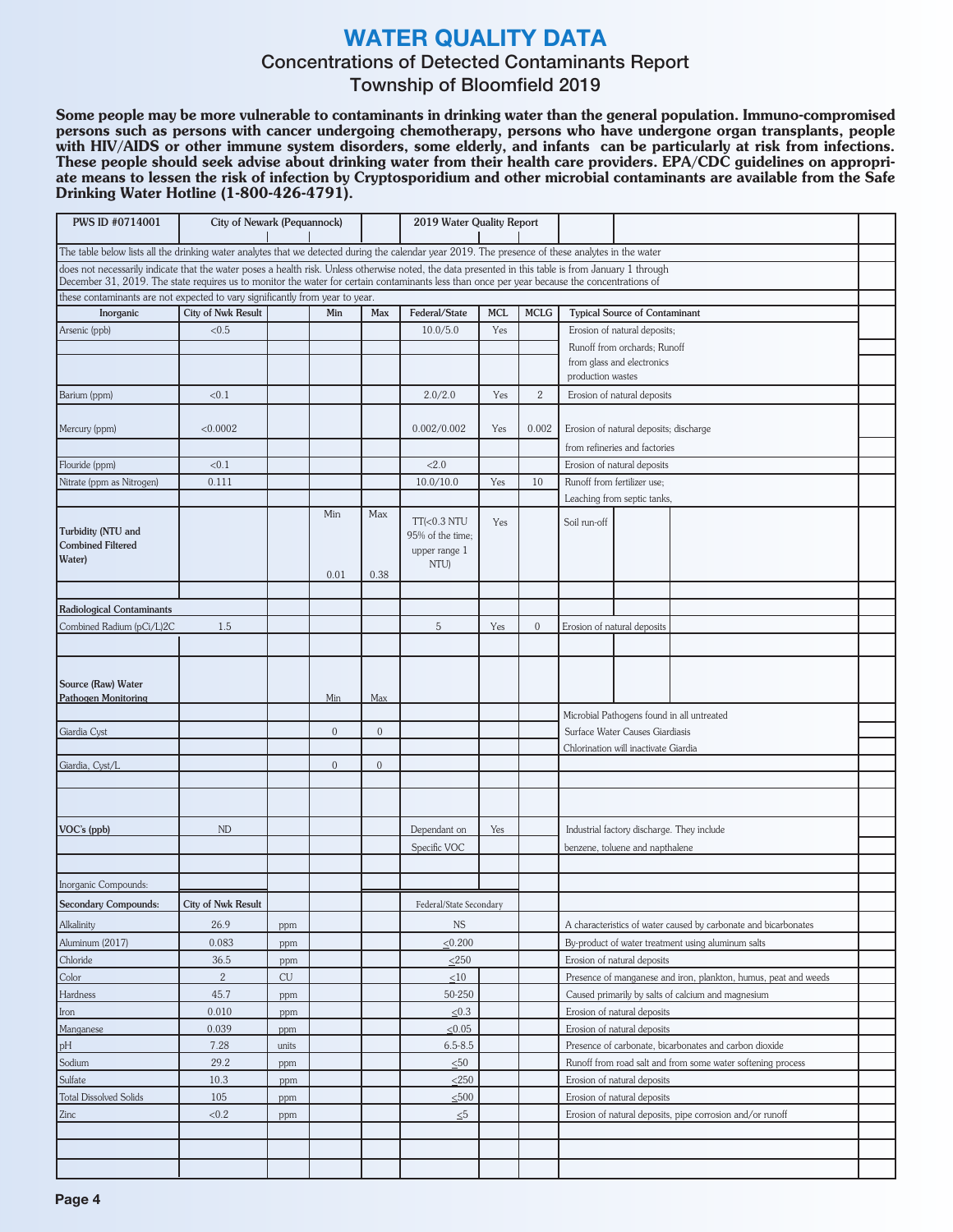# **WATER QUALITY DATA** Concentrations of Detected Contaminants Report Township of Bloomfield 2019 (continued)

| Regulated<br><b>Contaminants</b>            | <b>Units</b>                                                                                                                           | <b>Maximum</b><br>Contaminant<br><b>Level Goal</b><br>(MCLG) | <b>Maximum</b><br>Contaminant<br>Level (MCL)             | <b>Results</b><br><b>Newark</b><br>Pequannock<br>System                |       |                                                                                                                                                                     |                                         | <b>Source of Contaminant</b>           |       |  |  |  |  |  |
|---------------------------------------------|----------------------------------------------------------------------------------------------------------------------------------------|--------------------------------------------------------------|----------------------------------------------------------|------------------------------------------------------------------------|-------|---------------------------------------------------------------------------------------------------------------------------------------------------------------------|-----------------------------------------|----------------------------------------|-------|--|--|--|--|--|
| <b>Inorganic Contaminants:</b>              |                                                                                                                                        |                                                              |                                                          |                                                                        |       |                                                                                                                                                                     |                                         |                                        |       |  |  |  |  |  |
| Lead                                        | ppm                                                                                                                                    | $\bf{0}$                                                     | $AL = 0.015$                                             | 3 Samples<br>90th percentile<br>Jan to June 0.018<br>July to Dec 0.012 |       | Corrosion of household plumbing systems; erosion of natural deposits<br>Runoff from fertilizer use; leaching from septic tanks, sewage, erosion of natural deposits |                                         |                                        |       |  |  |  |  |  |
| Copper                                      | ppm                                                                                                                                    | 1.3                                                          | $AL=1.3$                                                 | Jan to June 0.213<br>July to Dec 0.194                                 |       | Corrosion of household plumbing systems; erosion of natural deposits                                                                                                |                                         |                                        |       |  |  |  |  |  |
| <b>Microbiological Substance:</b>           |                                                                                                                                        |                                                              |                                                          |                                                                        |       |                                                                                                                                                                     |                                         |                                        |       |  |  |  |  |  |
| <b>Total Coliforms</b><br><b>Bacteria</b>   | Presence<br>0f<br>positive<br>sample                                                                                                   | $\bf{0}$                                                     | Presense of<br>Coliforms in<br>>5% of monthly<br>samples | 0                                                                      |       | Naturally present in the environment                                                                                                                                |                                         |                                        |       |  |  |  |  |  |
|                                             |                                                                                                                                        |                                                              |                                                          |                                                                        |       |                                                                                                                                                                     |                                         |                                        |       |  |  |  |  |  |
| <b>Regulated Disinfectants:</b>             |                                                                                                                                        |                                                              |                                                          |                                                                        |       |                                                                                                                                                                     |                                         |                                        |       |  |  |  |  |  |
| <b>Units</b><br><b>MRDL</b><br><b>MRDLG</b> |                                                                                                                                        |                                                              |                                                          |                                                                        |       |                                                                                                                                                                     |                                         |                                        |       |  |  |  |  |  |
| <b>Chlorine Residual</b>                    | ppm                                                                                                                                    | 4                                                            | 4                                                        | $0.4 - 1.10$                                                           |       |                                                                                                                                                                     | Water additive used to control microbes |                                        |       |  |  |  |  |  |
| Highest Annual Average = 0.81 MG/L          |                                                                                                                                        |                                                              |                                                          |                                                                        |       |                                                                                                                                                                     |                                         |                                        |       |  |  |  |  |  |
| Secondary<br><b>Contaminants</b>            | <b>Results</b><br>Secondary<br><b>Maximum</b><br><b>Newark</b><br><b>Units</b><br>Pequannock<br>Contaminants<br>System<br>Level (SMCL) |                                                              |                                                          |                                                                        |       | <b>Source of Contaminant</b>                                                                                                                                        |                                         |                                        |       |  |  |  |  |  |
| <b>Asbestos</b>                             |                                                                                                                                        |                                                              | waiver granted 01/01/11 - 12/31/19                       |                                                                        |       |                                                                                                                                                                     |                                         |                                        |       |  |  |  |  |  |
| Iron                                        | ppm                                                                                                                                    |                                                              | < 0.3                                                    | < 0.050                                                                |       | Erosion of natural deposits                                                                                                                                         |                                         |                                        |       |  |  |  |  |  |
| Manganese                                   | ppm                                                                                                                                    |                                                              | < 0.05                                                   | < 0.004                                                                |       | Erosion of natural deposits                                                                                                                                         |                                         |                                        |       |  |  |  |  |  |
|                                             |                                                                                                                                        |                                                              |                                                          |                                                                        |       |                                                                                                                                                                     |                                         |                                        |       |  |  |  |  |  |
|                                             |                                                                                                                                        |                                                              | Stage 2 Trihalomethanes MCL: 80 (ppb)                    |                                                                        |       |                                                                                                                                                                     |                                         | Stage 2 Haloacetic Acids MCL: 60 (ppb) |       |  |  |  |  |  |
| Site No.                                    | Min                                                                                                                                    |                                                              | Max                                                      |                                                                        | LRAA* | Site No.                                                                                                                                                            | Min                                     | Max                                    | LRAA* |  |  |  |  |  |
| Site 1                                      | 43.6                                                                                                                                   |                                                              | 120                                                      |                                                                        | 73    | Site 1                                                                                                                                                              | 49                                      | 105.9                                  | 65    |  |  |  |  |  |
| Site 2                                      | 37                                                                                                                                     |                                                              | 102.4                                                    |                                                                        | 64    | Site 2                                                                                                                                                              | 47.6                                    | 127                                    | 77    |  |  |  |  |  |
| Site 3                                      | 32.7                                                                                                                                   |                                                              | 102.8                                                    |                                                                        | 64    | Site 3                                                                                                                                                              | 40.9                                    | 104                                    | 68    |  |  |  |  |  |
| Site 4                                      | 37.4                                                                                                                                   |                                                              | 108                                                      |                                                                        | 65    | Site 4                                                                                                                                                              | 47                                      | 123.4                                  | 74    |  |  |  |  |  |
|                                             | * LRAA - Locational running annual average<br>Source of contaminant: a by-product of disinfection or chlorine                          |                                                              |                                                          |                                                                        |       |                                                                                                                                                                     |                                         |                                        |       |  |  |  |  |  |

# **IMPORTANT INFORMATION ABOUT YOUR DRINKING WATER**

Water systems with uncovered finished water reservoirs are required to eliminate or cover these reservoirs, treat the discharge from these reservoirs, or be in compliance with a state approved schedule to eliminate or cover the reservoirs or provide treatment by April 1, 2009. Newark has executed an Administrative Consent Order with the Department of Environmental Protection wherein Newark is required to develop a plan and implementation schedule to eliminate, cover or provide treatment for their uncovered reservoirs.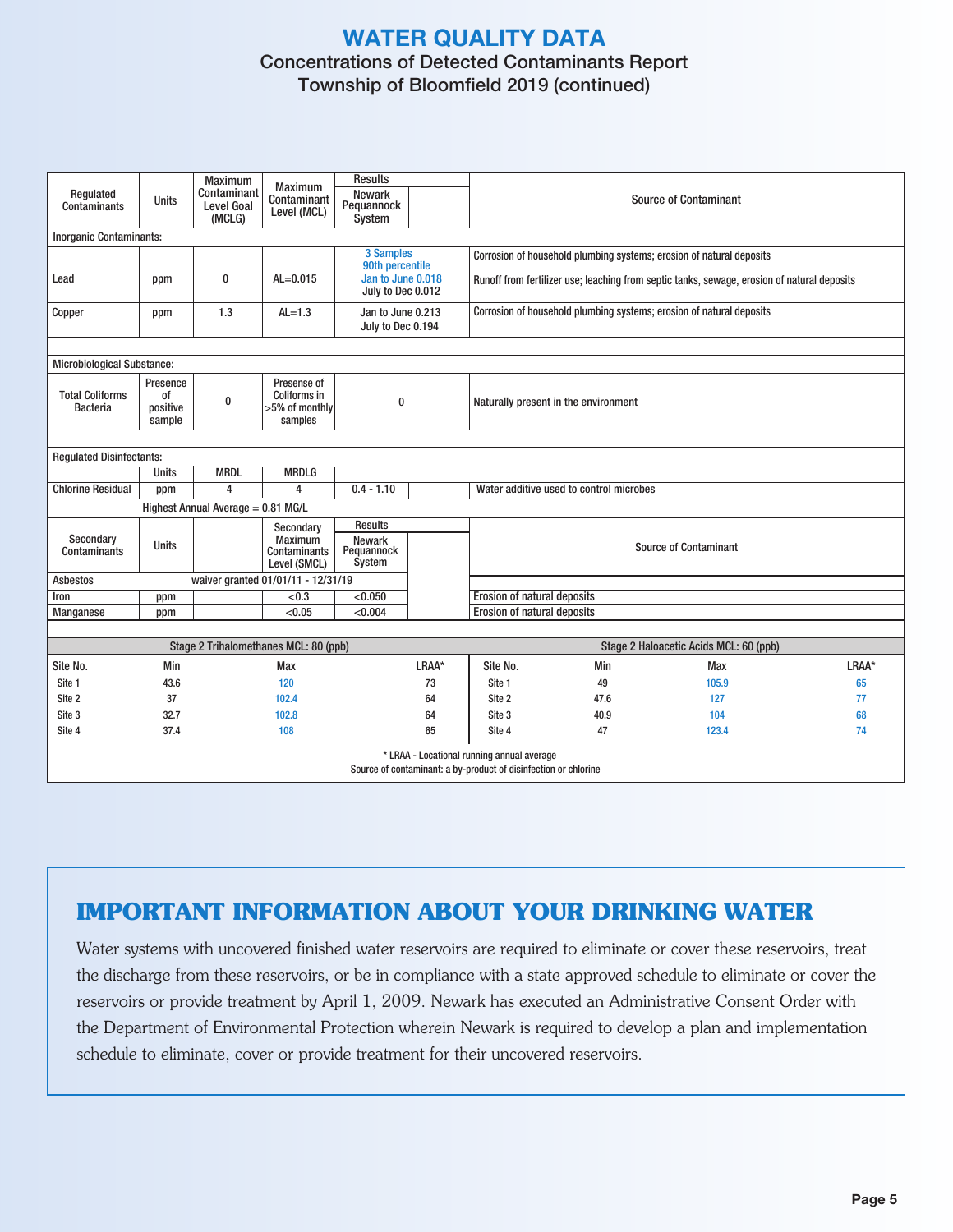#### *(continued from page 3)*

may come from a variety of sources such as agriculture, urban storm water and residential uses.

**\*Radioactive Contaminants** which can be naturally occurring or be the results of oil and gas production and mining activities.

––––––––––––––––––––––––––––––––––––––

––––––––––––––––––––––––––––––––––––––

#### **\*Organic Chemical Contaminants**

including synthetic (SOC) and volatile organic chemicals (VOC), which are by-products of industrial processes and petroleum production, and can also come from gas stations, urban storm water runoff, and septic systems.

All drinking water, including bottled water, may reasonably be expected to contain naturally occurring minerals and traces of contaminants. The presence of contaminants does not necessarily indicate that the water poses a health risk. More information about contaminants and potential health effects can be obtained by calling the **Environmental Protection Agency (EPA) Hotline 1-800-426-4791. or Online at www.water.epa.gov**

––––––––––––––––––––––––––––––––––––––

#### **Terms and Abbreviations:**

**N/A** = Not Applicable

**ND** = Not Detected

**AL** = Action Level: The concentration of a contaminant which, if exceeded, triggers treatment or other requirements that a water system must follow.

**TT** = Treatment Technique: A required process intended to reduce the level of a contaminant in drinking water.

**MCL** = Maximum Contaminant Level: The highest level of a contaminant that is allowed in drinking water. MCLs are set as close to the MCLGs as feasible using the best available treatment technology.

**MCLG** = Maximum Contaminant Level Goal: The level of a contaminant in drinking water below which there is no known or expected risk to health. MCLGs allow for a margin of safety.

**MRDL** = Maximum Residual Disinfectant Level: The highest level of a disinfectant allowed in drinking water. There is convincing evidence that addition of a disinfectant is necessary for control of microbial contaminants.

**MRDLG** = Maximum Residual Disinfectant Level Goal: The level of a drinking water disinfectant below which there is no known or expected risk to health. MRDLGs do not reflect the benefits of the use of disinfectants to control microbial contamination.

**pCi/l** = picocuries per liter (measure of radiotactivity

**ppm** = parts per million; (comparable to one minute in two years or one penny in \$10,000.00).

**ppb** = parts per billion; (comparable to one minute in two thousand years or one penny in \$10,000,000.00).

––––––––––––––––––––––––––––––––––––––

#### **Water Quality Data:**

The table lists all the drinking water contaminants that we detected during the 2019 calendar year. The presence of these contaminants in the water does not necessarily indicate that the water poses a health risk. Unless otherwise noted, the data presented in this table is from testing performed on samples of water taken from January 1 through December 31, 2019. The state requires us to monitor for certain contaminants at intervals greater than once per year because the concentrations of these contaminants are not expected to vary significantly from year to year. Some of the data, though representative of the water quality, is more than one year old.

#### **Health/Educational Information:**

––––––––––––––––––––––––––––––––––––––

Some people may be more vulnerable to contaminants in drinking water than the general population. Immuno compromised persons such as persons with cancer undergoing chemotherapy, persons who have undergone organ transplants, people with HIV/AIDS or other immune system disorders, some elderly, and infants can be particularly at risk from infections. These people should seek advise about drinking water from their health care provider. EPA/CDC (Centers for Disease Control) guidelines on appropriate means to lessen the risk of infection by Cryptosporidium and other microbial contaminants are available from the **Safe Drinking Water Hotline 1-800-426-4791.**

### **Special Considerations Regarding Children, Pregnant Women, Nursing Mothers and Others:**

––––––––––––––––––––––––––––––––––––––

Children may receive a slightly higher amount of contamination present in the water than do adults, on a body weight basis, because they may drink a greater amount of water per pound of body weight than do adults. For this reason, reproductive or developmental effects are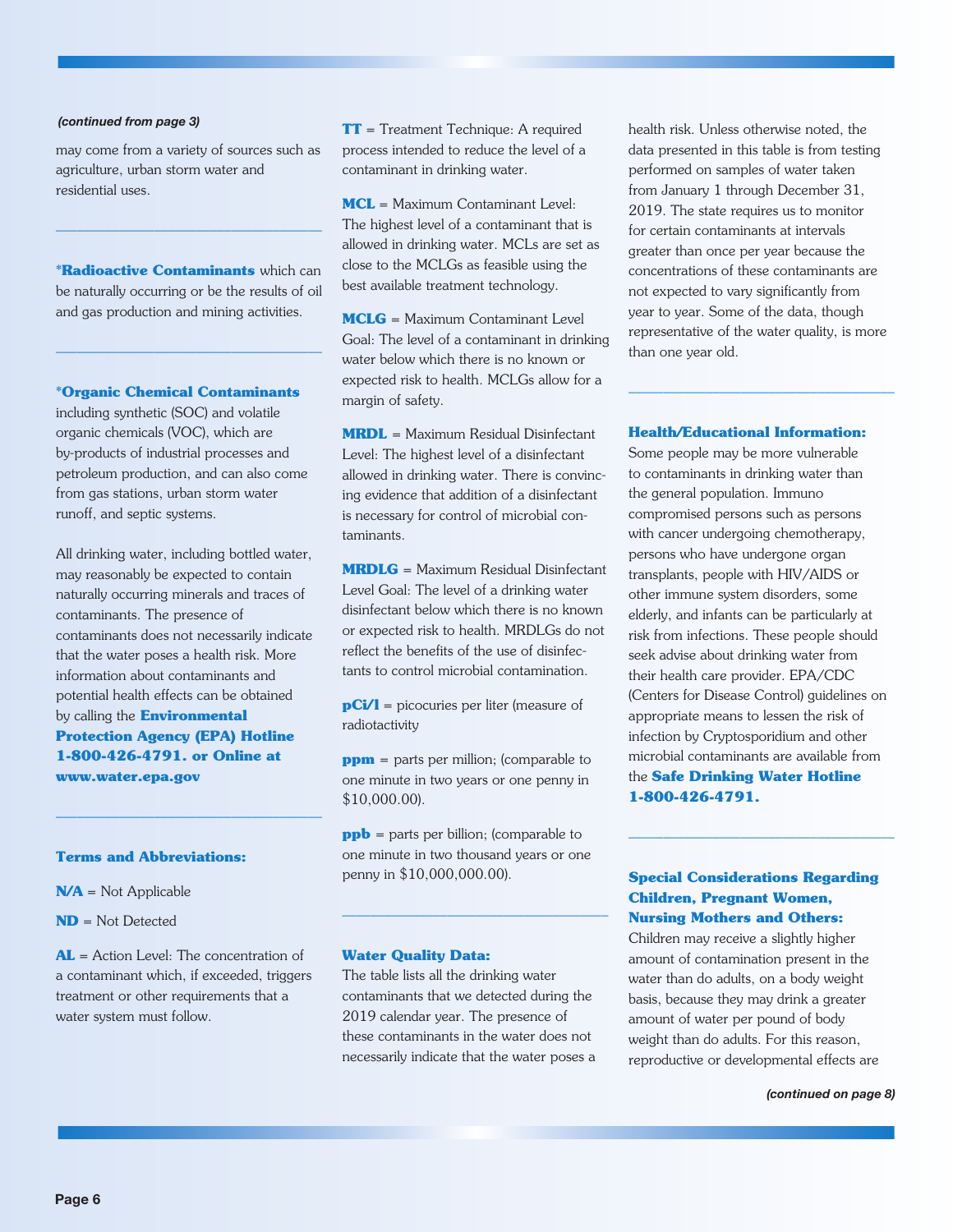The Bloomfield Water Department is a public community water system consisting of one purchased ground water source. Bloomfield purchases water from the City of Newark. The system's source water comes from the Pequannock watershed, Cedar Grove reservoir.

#### **SUSCEPTIBILITY RATINGS FOR NEWARK WATER DEPARTMENT SOURCES**

The table below illustrates the susceptibility ratings for the seven contaminant categories (and radon) for each source in the system. The table provides the number of wells and intakes that rated high (H), medium (M), or low (L) for each contaminant category. For susceptibility ratings of purchased water, refer to the specific water system's source assessment report.

The seven contaminant categories are defined at the bottom of this page. DEP considered all surface water highly susceptible to pathogens, therefore all intakes received a high rating for the pathogen category. For the purpose of Source Water Assessment Program,, radionuclides are more of a concern for ground water than surface water. As a result, surface water intakes' susceptibility to radionuclides was not determined and they all received a low rating.

If a system is rated highly susceptible for a contaminant category, it does not mean a customer is or will be consuming contaminated drinking water. The rating reflects the potential for contamination of source water, not the existence of contamination. Public water systems are required to monitor for regulated contaminants and to install treatment if any contaminants are detected at frequencies and concentrations above allowable levels. As a result of the assessments, DEP may customize (change existing) monitoring schedules based on the susceptibility rating.

|                              |   | Pathogenes |  | <b>Nutrients</b> |   |  | <b>Pesticides</b> |   |  | Volatile<br>Organic<br>Compounts |   |   | Inorganics |   |   | Radionuclides |   |  | Radon |   |  | <b>Disinfection</b><br><b>Byproduct</b><br><b>Precursers</b> |   |    |
|------------------------------|---|------------|--|------------------|---|--|-------------------|---|--|----------------------------------|---|---|------------|---|---|---------------|---|--|-------|---|--|--------------------------------------------------------------|---|----|
| Sources                      | н | м          |  | н                | M |  | н                 | м |  | н                                | м | L | H          | М | L | н             | м |  | н     | м |  | н                                                            | M | L. |
| Wells - $0$                  |   |            |  |                  |   |  |                   |   |  |                                  |   |   |            |   |   |               |   |  |       |   |  |                                                              |   |    |
| $GUI - 0$                    |   |            |  |                  |   |  |                   |   |  |                                  |   |   |            |   |   |               |   |  |       |   |  |                                                              |   |    |
| Surface water<br>intakes - 1 |   |            |  |                  |   |  |                   |   |  |                                  |   |   |            |   |   |               |   |  |       |   |  |                                                              |   |    |

Pathogens: Disease-causing organisms such as bacteria and viruses. Common sources are animal and human fecal wastes.

- Nutrients: Compounds, minerals and elements that aid growth, that are both naturally occurring and man-made. Examples include nitrogen and phosphorus.
- Volatile Organic Compounds: Man-made chemicals used as solvents, degreasers, and gasoline components. Examples include benzene, methyl tertiary butyl ether (MTBE), and vinyl chloride.
- Pesticides: Man-made chemicals used to control pests, weeds and fungus. Common sources include land application and manufacturing centers of pesticides. Examples include herbicides such as atrazine, and insecticides such as chlordane.
- **Inorganics:** Mineral-based compounds that are both naturally occurring and man-made. Examples include arsenic, asbestos, copper, lead, and nitrate.
- **Radionuclides:** Radioactive substances that are both naturally occurring and man-made. Examples include radium and uranium.
- Radon: Colorless, odorless, cancer-causing gas that occurs naturally in the environment. For more information go to http://www.nj.gov/dep/rpp/radon/index.htm or call (800) 648-0394
- **Disinfection Byproduct Precursors:** A common source is naturally occurring organic matter in surface water. Disinfection byproducts are formed when the disinfectants (usually chloride) used to kill pathogens react with dissolved organic material (for example leaves) present in surface water.

In response to the events of September 11, and to the State's Domestic Security Preparedness Act, Newark has completed a vulnerability assessment of its water supplies, treatment plant and transmission system, provided additional security, and reviewed operations to include a greater emphasis on security issues. The City is taking the necessary proactive steps to implement the conclusions of this study.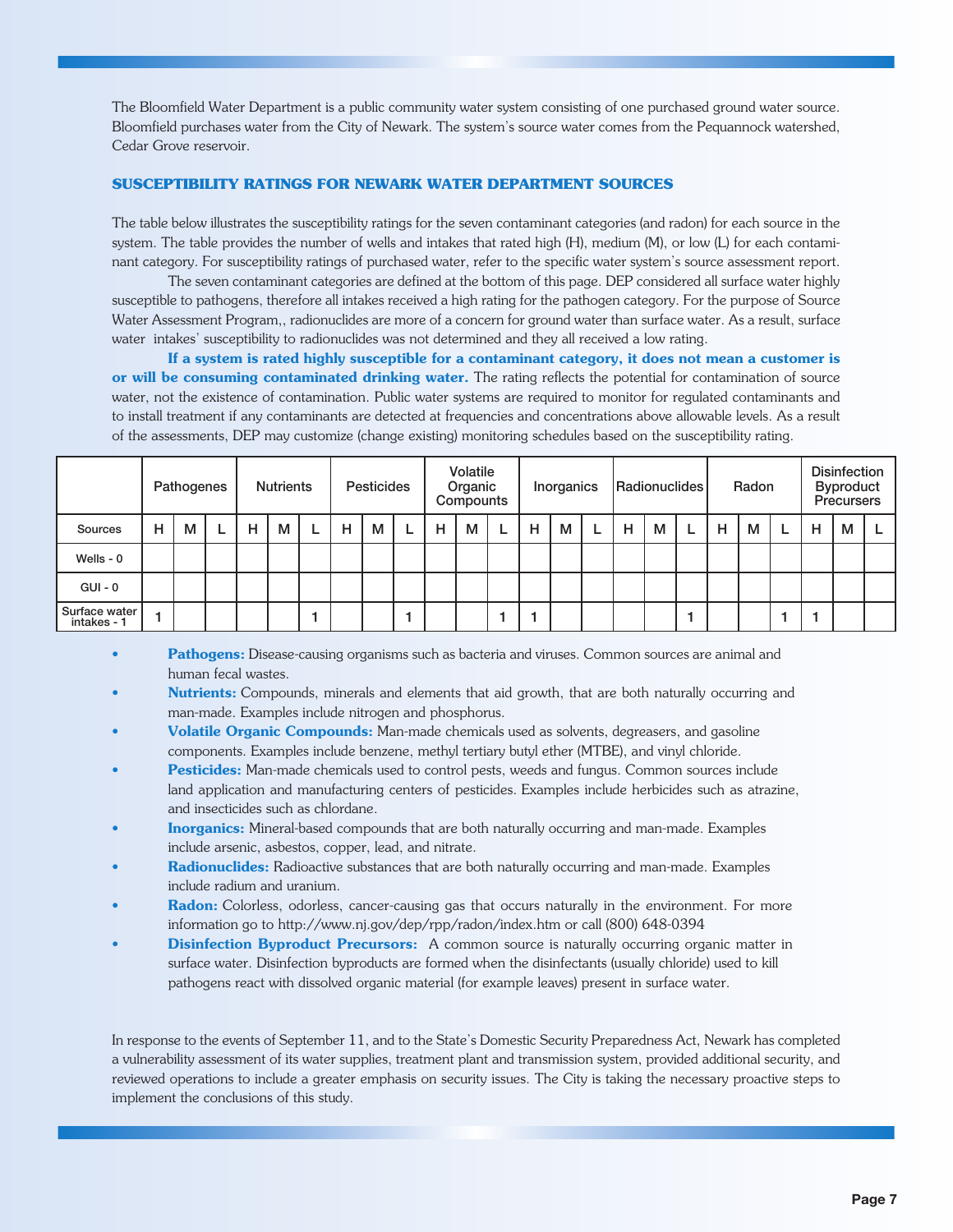#### *(continued from page 6)*

used for calculating a drinking water standard if these effects occur at lower levels than other health effects of concerns. If there is insufficient toxicity information for a chemical (for example, lack of data on reproductive or developmental effects), an extra uncertainty factor may be incorporated into the calculation of the drinking water standard, thus making the standard more stringent, to account for additional uncertainties regarding these effects. In the cases of lead and nitrate, effects on infants and children are the health endpoints upon which the standards are based.

#### **Nitrate**

Nitrate in drinking water at levels about 10 ppm is a health risk for infants of less than six months of age. High nitrate levels in drinking water can cause blue baby syndrome. Nitrate levels may rise quickly for short periods of time because of rainfall or agricultural activity. If you are caring for an infant, you should ask for advice from your health care provider.

––––––––––––––––––––––––––––––––––––––

––––––––––––––––––––––––––––––––––––––

30 seconds to 2 minutes before using water for drinking or cooking. If you are concerned about lead in your water, you may wish to have your water tested. Information on lead in drinking water is available from the Safe Drinking Water Hotline or at http://www.epa.gov/safewater/lead. The Township will be monitoring for lead throughout 2020. We are also beginning a 2020 program to eliminate known lead service connections.

––––––––––––––––––––––––––––––––––––––

#### **Arsenic**

While your drinking water meets the USEPA's standard for arsenic, it does contain low levels of arsenic. EPA's standard balances the current understanding of arsenic's possible health effects against the costs of removing arsenic from drinking water. EPA continues to research the health effects of low levels of arsenic, which is a mineral known to cause cancer in humans at high concentrations and is linked to other health effects such as skin damage and circulatory problems. Effective January 23, 2006, the MCL for arsenic is 5ppb. The results for arsenic in the drinking water was <0.5ppb in 2019.

#### **Lead**

If present, elevated levels of lead can cause serious health problems, especially for pregnant women and young children. Lead in drinking water is primarily from materials and components associated with service lines and home plumbing. The Township of Bloomfield is responsible for providing high quality drinking water, but cannot control the variety of materials used in plumbing components. When your water has been sitting for serveral hours, you can minimize the potential for lead exposure by flushing your tap for

#### **Water System:**

The Township of Bloomfield purchases bulk water from the NJDWSC which is supplied by the Wanaque watershed. Since we do not have a physical connection with NJDWSC, the Township has a "wheeling" agreement with the City of Newark. Each of Newarks watersheds has a water treatment plant which purifies and filters the water to produce safe and potable water. For the Pequannock system, the City of Newark Water Treatment Plant is located in West Milford; and for the Wanaque system, the NJDWSC Water Treatment Plant is located

––––––––––––––––––––––––––––––––––––––

in Wanaque. At these plants, the water is routinely monitored and tested to ensure the safety of the water. From the plants, the water is conveyed through large diameter transmission mains to the Township of Bloomfield's distribution system. The Township maintains three metered interconnections with the City of Newark and emergency interconnections with East Orange, PVWC, Montclair and Nutley. The Township of Bloomfield's water distribution system provides potable water and fire protection throughout the municipality. Throughout the distribution system the water is continually monitored to maintain high quality drinking water in the system.

––––––––––––––––––––––––––––––––––––––

#### **Questions and Answers Is my water hard or soft?**

Hardness describes the level of dissolved natural minerals (calcium and magnesium) in drinking water. These minerals are an important part of a healthy diet. Hard water contains more mineral nutrients and less sodium. A gradual build-up of calcium and magnesium in hard water can form harmless, filmy white deposits on faucets, bathtubs, and tea kettles. Hard water also requires more soap to lather fully. The degree of hard water varies depending on where you live. Newark's water in this area has a hardness level of 45.7 parts per million which means it is moderately soft.

#### **Why is there chlorine in my water?**

––––––––––––––––––––––––––––––––––––––

A century ago, acute diseases such as typhoid fever were a very real threat to our health because of microorganisms that caused these diseases were found in public drinking water. However, for almost 100 years, water suppliers in America and other countries have used chlorine to treat

#### *(continued on page 9)*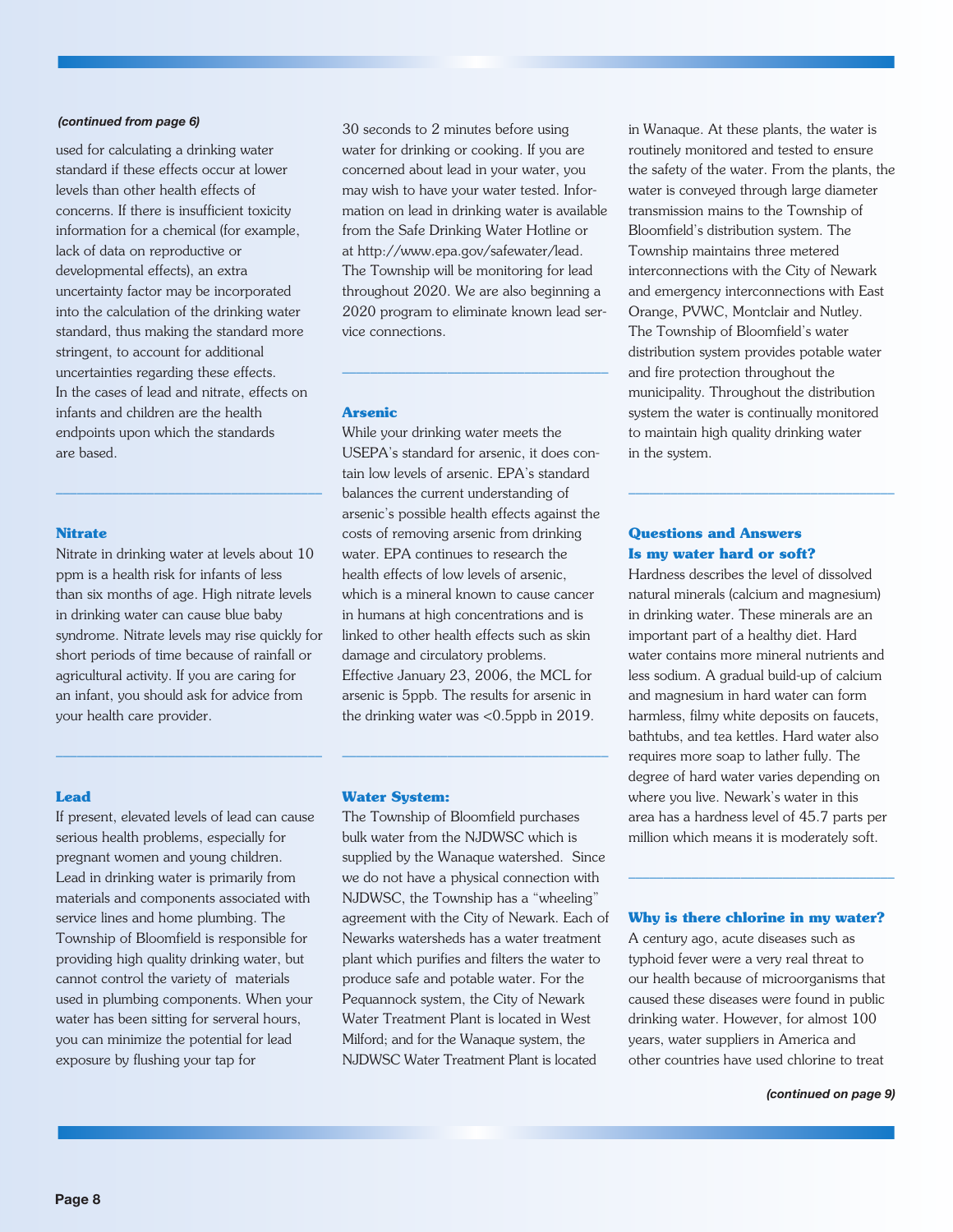#### *(continued from page 8)*

or disinfect drinking water. According to the U.S. Environmental Protection Agency and other health agencies, Chlorine is currently one of the most effective disinfectants to kill harmful microorganisms. Disinfection of all public water supplies is required by federal and state laws and regulations, including the Safe Drinking Water Act and the Surface Water Treatment Rule.

#### **What is Turbidity?**

Turbidity is the measure of the cloudiness of water. The city monitors it because it is a good indicator of water quality. High turbidity can hinder the effectiveness of dissinfection.

––––––––––––––––––––––––––––––––––––––

––––––––––––––––––––––––––––––––––––––

#### **Does Newark add fluoride to my water?**

No. Newark does not add fluoride to the water in your community. However, a small amount of fluoride may occur naturally in your water. Less than 0.10 parts per million fluoride was detected in your water supply last year. You my have noticed media attention to public water supply issues related to radiological substances, mercury, lead, radon, arsenic, and Cryptosporidium. At Newark, they are well aware of these water quality matters. They have performed - and continue to perform extensive testing of all our water supplies. We want to assure our customers that we are providing the high-quality water you expect and deserve. You may be interested to know the following information:

**Radiological Substances:**

Newark's tests show radiological substances level in our water supplies is significantly less than the level deemed acceptable by the U.S. EPA. In some cases, the level is so low that it cannot be detected. These substances are naturally occurring radioactive compounds.

––––––––––––––––––––––––––––––––––––––

#### **Mercury:**

Newark's testing equipment can detect mercury at a level 10 times less than the standard. They detected a mercury level of < 0.0002 parts per million in 2019.

––––––––––––––––––––––––––––––––––––––

#### **Lead:**

While the concentration of lead leaving the NJDWSC treatment facility and the Newark Pequannock facility is far below the action level (AL) of 15 parts per billion mandated by the Federal Lead and Copper Rule (most times it is nondetectable), some communities which the Commission and Newark serves, have failed to meet the AL at the water tap. It has been determined that this lead is most likely caused by lead pipes or lead solder and faucet fixtures in home plumbing and is not coming from the source supply. It should be noted that infants and children, who drink water containing lead in excess of the action level, could experience delays in their physical and mental development. Children could show deficits in attention span and learning abilities. Also, adults who drink this water over many years could develop kidney problems or high blood pressure. High concentrations of lead are more prevalent in water which sits in home plumbing pipes for a number of hours (particularly overnight). One way to reduce these levels below the AL would be to flush a toilet or run a tap for 30 seconds to a minute or until a

discernable temperature change in the water is noted. The city of Newark has run laboratory studies on water from Newark households and found that lead levels consistently dropped below the 15 ppb, after the tap was left running for 30 seconds to a minute prior to its use. Customers are encouraged to employ this technique at least once a day or when water has remained stagnant in pipes for long periods. This would generally occur in the morning or when returning home from work or school.

#### **Sodium:**

For healthy individuals, the sodium intake from water is not important, because a much greater intake of sodium takes place from salt in the diet. However, sodium levels above the recommended upper limit may be a concern to individuals on a sodium restricted diet.

––––––––––––––––––––––––––––––––––––––

––––––––––––––––––––––––––––––––––––––

#### **Cryptosporidium:**

Lakes, rivers and reservoirs may contain this tiny microbe. It is found in feces of humans and many domestic wild animals. Newark tests for Cryptosporidium on a monthly basis in their Pequannock finished water surface water supplies.It has never been detected in a viable state in any of their treated water supplies. Neither has it been found in the Wanaque Supply.

### **Total Trihalomethanes (TTHMs) and Haloacetic Acids (HAA5s):**

Trihalomethanes and Haloacetic Acids are formed when raw water is treated with chlorine. Chlorine is used as a disinfectant to inactivate the disease causing organisms

––––––––––––––––––––––––––––––––––––––

*(continued on page 10)*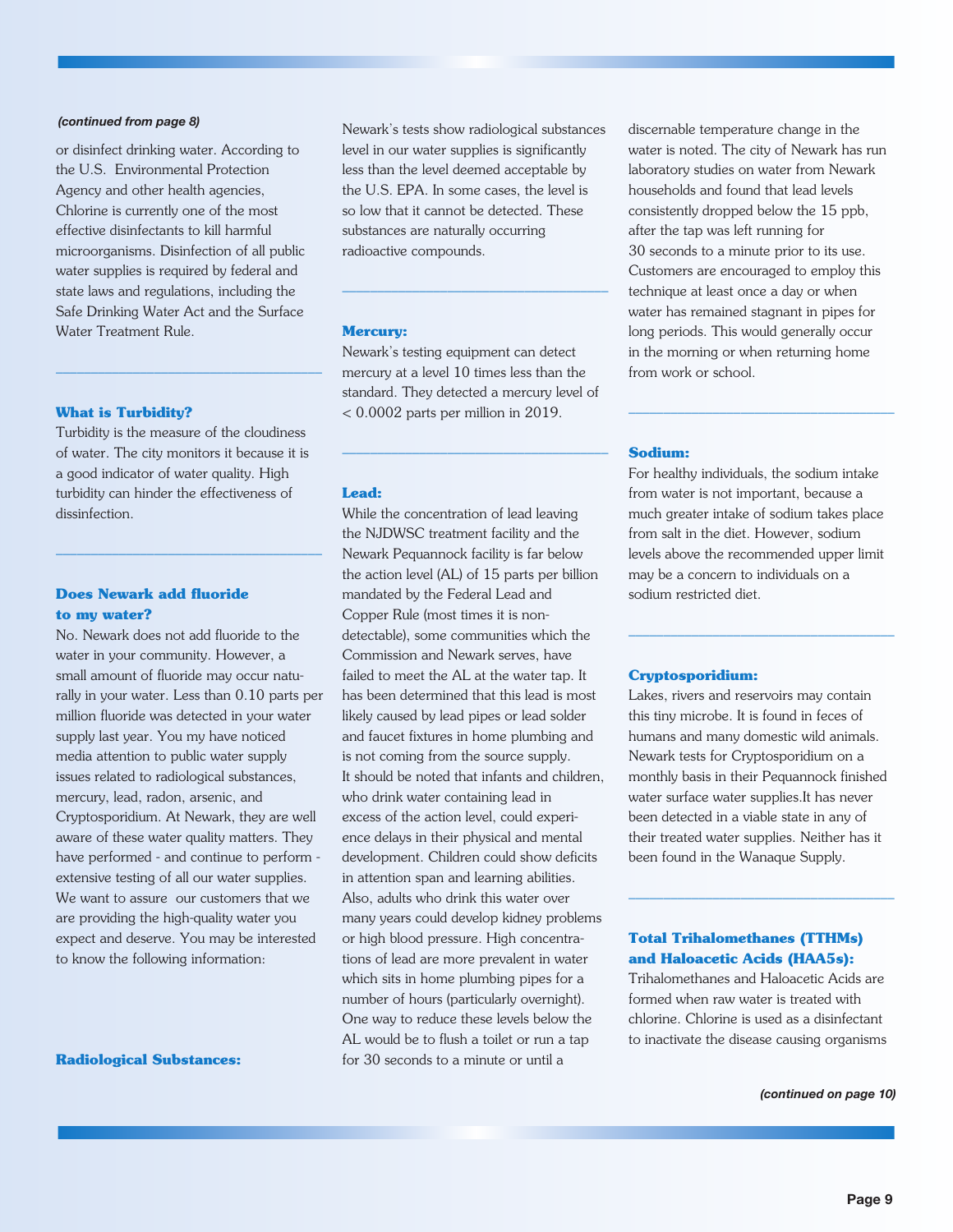#### *(continued from page 9)*

in the water. Trihalomethanes are a group of four chemicals Chloroform, Bromodi chloromethane, Dibromochloromethane, and Bromoform. The Maximum Contaminant Level (MCL) of Total Trihalomethanes in drinking water is 80 parts per billion. The five regulated Haloacetic Acids are monochloroacetic acid, dichloroacetic acid,

trichloroacetic acid, mono-bromoacetic acid and tribomoacetic acid. The Maximum Contaminant Level (MCL) for Haloacetic Acids is 60 parts per billion. The United States Environmental Protection Agency has set the MCL for both TTHMs and HAA5s because they are cancer causing contaminants. People who drink Trihalomethanes and Haloacetic Acids in

excess of the MCL over many years may experience problems with their liver, kidney or central nervous system and may have increased risk of getting cancer. People with a severely compromised immune system, have an infant, are pregnant or are elderly, may be at increased risk and should seek advise from their health care providers about drinking this water.

# **As a resident, business, or other member of the New Jersey community, it is important to know these easy things you can do every day to protect our water.**

### Limit your use of fertilizers and pesticides

- Do a soil test to see if you need a fertilizer.
- Do not apply fertilizers if heavy rain is predicted.
- Look into alternatives for pesticides.
- Maintain a small lawn and keep the rest of your property or yard in a natural state with trees and other native vegetation that requires little or no fertilizer.
- If you use fertilizers and pesticides, follow the instructions on the label on how to correctly apply it. Make sure you properly store or discard any unused portions.

## Properly use and dispose of hazardous products

- Hazardous products include some household or commercial cleaning products, lawn and garden care products, motor oil, antifreeze, and paints.
- Do not pour any hazardous products down a storm drain because storm drains are usually connected to local waterbodies and the water is not treated.

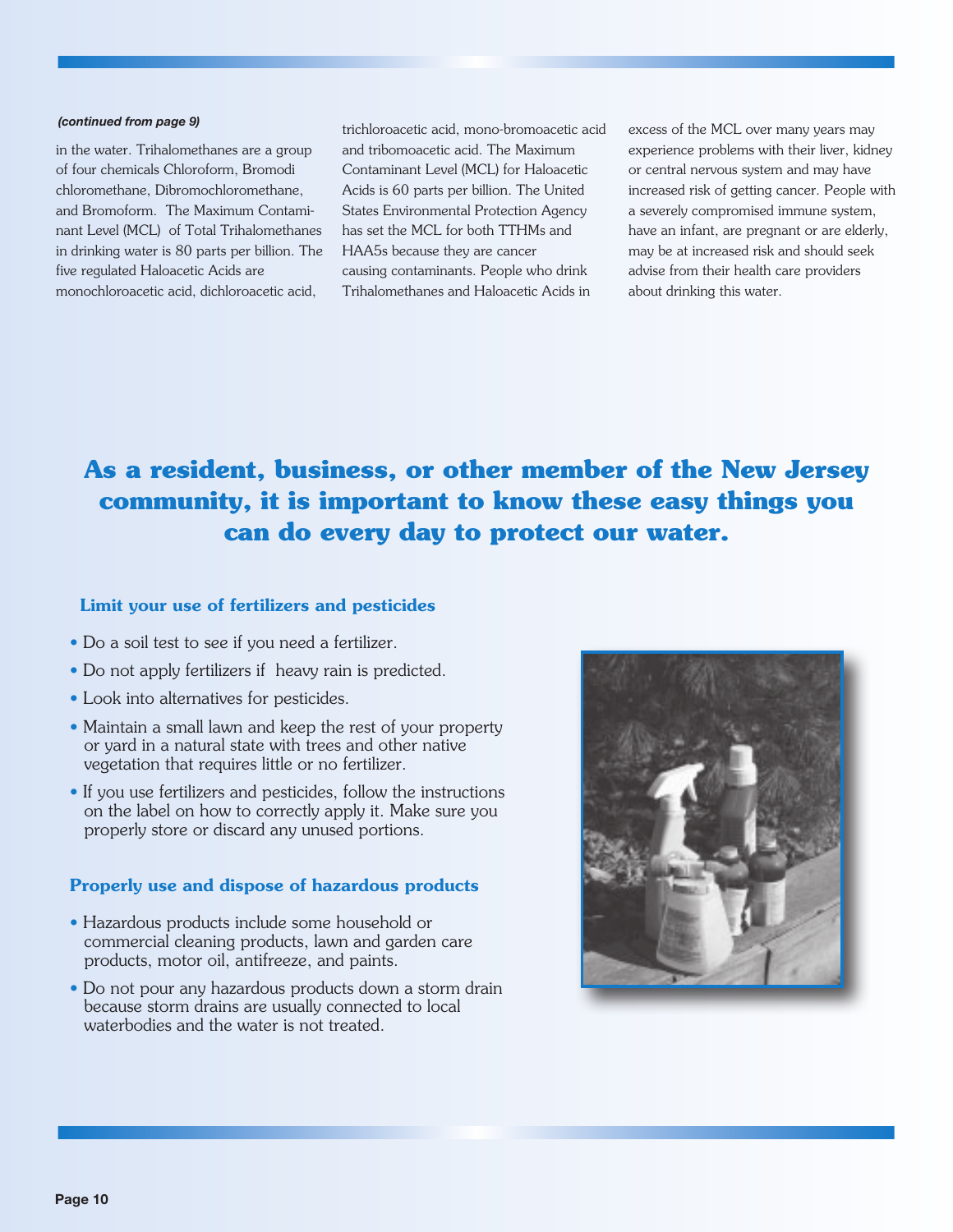# **Solutions to Stormwater Pollution**





- If you have hazardous products in your home or workplace, make sure you store or dispose of them properly. Read the label for guidance.
- Use natural or less toxic alternatives when possible.
- Recycle used motor oil.
- Contact your municipality, county or facility management office for the locations of hazardous-waste disposal facilities.

# **Keep pollution out of storm drains**

- Municipalities and many other public agencies are required to mark certain storm drain inlets with messages reminding people that storm drains are connected to local waterbodies.
- Do not let sewage or other wastes flow into a stormwater system.

# **Don't feed wildlife**

- Do not feed wildlife, such as ducks and geese, in public areas.
- Many municipalities and other public agencies must enact and enforce a rule that prohibits wildlife feeding in these areas.

## **Clean up after your pet**

- Many municipalities and public agencies must enact and enforce local pet-waste rules.
- An example is requiring pet owners or their keepers to pick up and properly dispose of pet waste dropped on public or other people's property.
- Make sure you know your town's or agency's requirements and comply with them. It's the law. And remember to:
- Use newspaper, bags or pooper-scoopers to pick up wastes.
- Dispose of the wrapped pet waste in the trash or un-wrapped in a toilet.
- Never discard pet waste in a storm drain.

## **Don't litter**

- Place litter in trash receptacles.
- Recycle.Recycle. Recycle.
- Participate in community cleanups.

# **Dispose of yard waste properly**

- Keep leaves and grass out of storm drains.
- If your municipality or agency has yard waste collection rules, follow them.
- Use leaves and grass clippings as a resource for compost.
- Use a mulching mower that recycles grass clippings into the lawn.